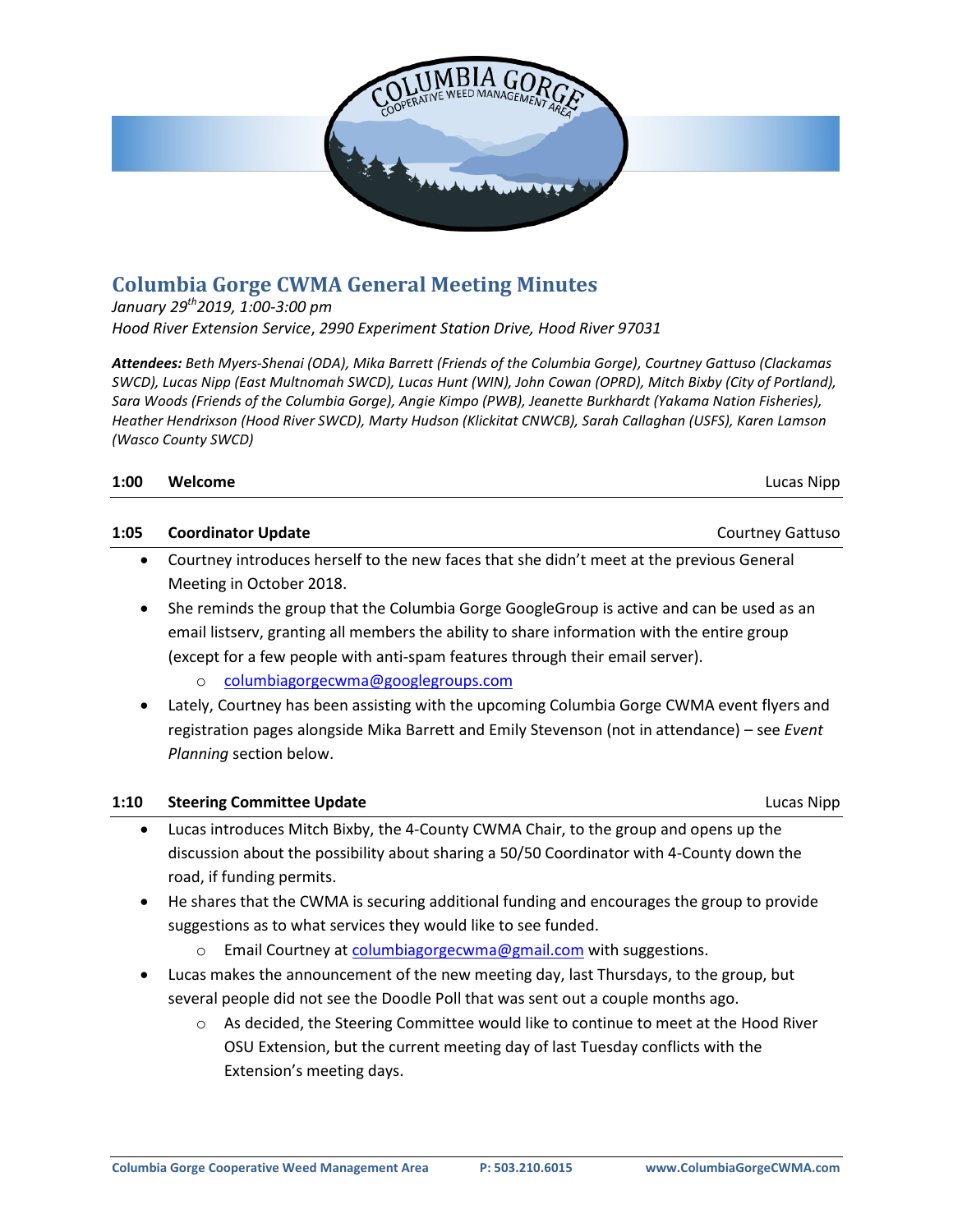o **ACTION:** Courtney will resend the survey to the group to allow for more participation and share the results with the group.

### **1:15 Education & Outreach Committee Update Microsoft Committee Update Mika Barrett**

- The Columbia Gorge CWMA is very excited to have Mika serve on the Steering Committee!
- She invites group to join the Education and Outreach Committee if interested in participating in outreach and event planning efforts.
	- $\circ$  If you are interested in joining the Education & Outreach Committee, email Mika at [mika@gorgefriends.org.](mailto:mika@gorgefriends.org)

#### **1:20 • Event Planning <b>Event Planning Mike Barrett & Courtney Gattuso Mike Barrett & Courtney Gattuso**

- Invasive Species and Exotic Pest Workshop (**February 28th**)
	- o About 50-60 attendees registered
	- o The agenda is finalized and can be found on the registration page: [2019isepworkshop.eventbrite.com](https://www.eventbrite.com/e/8th-annual-columbia-gorge-invasive-species-and-exotic-pest-workshop-tickets-43754125768)
- Boot Brush Kick-Off (**March 23rd and March 24th**)
	- o Volunteer recruitment will be done through SignUp.com: [signup.com/go/WOkcYdw](http://signup.com/go/WOkcYdw)
	- o Mika is making a how-to video for boot brushing to connect with hikers and recreationalists
	- o Mika is working on securing a grant to purchase boot brushes
	- $\circ$  Land Managers are expected to be maintaining booth brush stations. Mika will help check on status of boot brushes before BBKO and clean. She will report back to Land managers if major replacements are needed. Please help by cleaning your boot brushes by March 2018!
- Stop the Invasion (**April 4th**)
	- $\circ$  Historically, the event has been targeted to the general public, teaching them on the importance of Integrated Pest Management.
	- o This year, it will be broken into two sessions:
		- **First session: general information**
		- Second: more advanced information
	- o The Education & Outreach Committee is hoping to secure ODA and WSDA Core Credits for the event.
	- o **ACTION:** Courtney to send out registration for Stop the Invasion and apply for credits once agenda is finalized.
- Field Day (**tentatively May 28th**)
	- o The group shared location suggestions for Field Day since Eagle Creek access may be limited.
		- **John B. Yeon** 
			- Currently closed to the public, but it might reopen before the event
		- Dabney State Recreation Area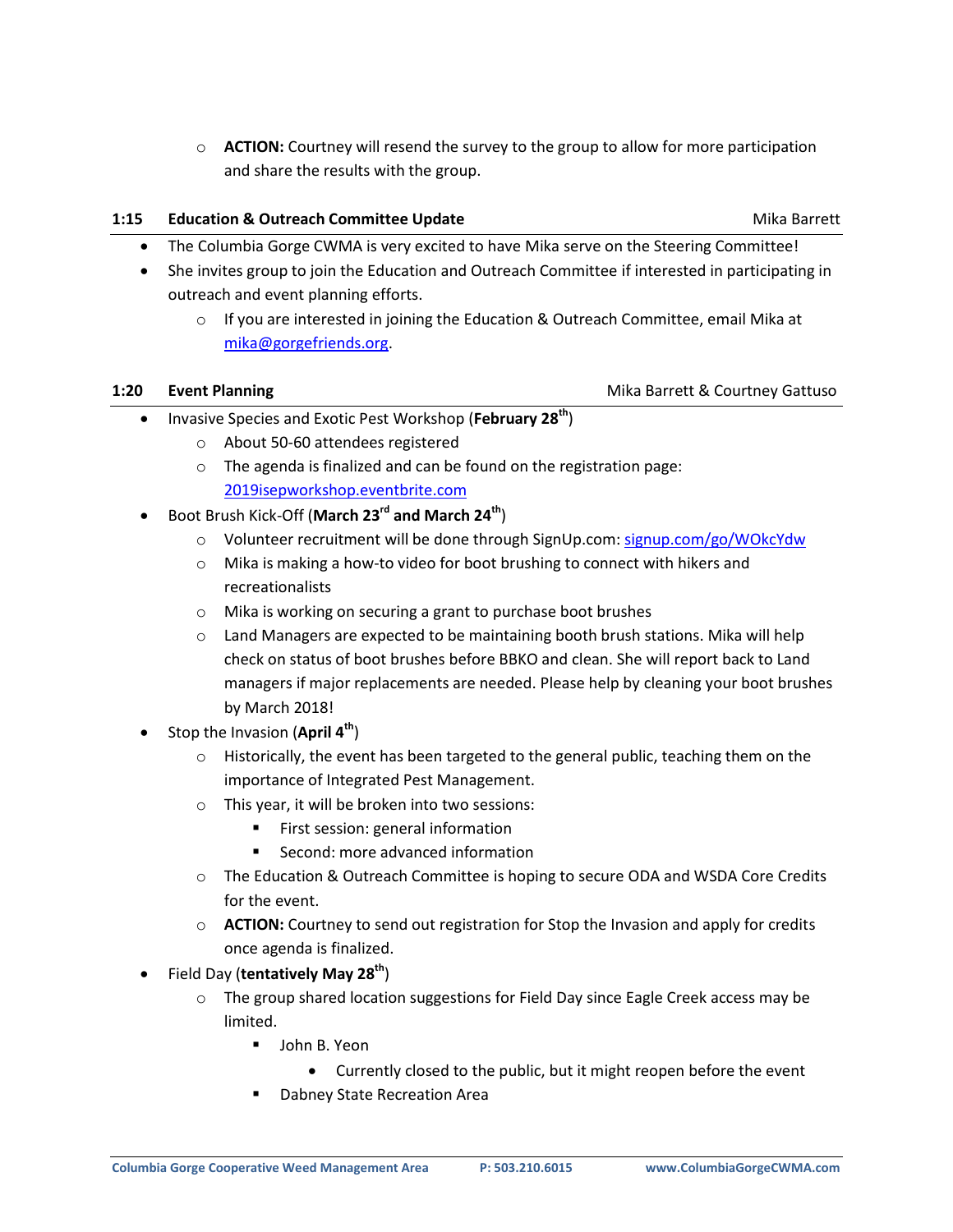- **E** Larch Mountain
	- Large fire break to observe, but it takes time to hike up there
- o **ACTION:** Mika will talk with Chris Aldassy about Eagle Creek Fire access possibilities for Field Day.

#### **1:45 Partner Updates and Observations** All

#### **Karen Lamson (Wasco County SWCD)**

- o Annual grasses are creeping in the Wasco County burn area
	- Aerial spray of annual weeds (medusahead and ventenata grass)

#### **Mika Barrett (Friends of the Columbia Gorge)**

- o Has several plantings coming up with OPRD and planning the spring weed restoration schedule
- **Sara Callaghan (USFS)**
	- $\circ$  Getting back in the swing of things and prioritizing projects after federal government shutdown

#### **Jeanette Burkhardt (Yakama Nation Fisheries)**

- o Restoration site Lower White Salmon River
	- Previous flooding affected plantings; reseeding efforts were washed away; more live staking down the road
- o Citizen science project coming up in White Salmon (pilot project)
	- To spread the word about tree of heaven and spotted lanternfly and put together a monitoring program to track where tree of heaven is located
	- **E** Lucas Hunt sent out a call for information through the Google Group
- **Angie Kimpo (Portland Water Bureau)**
	- $\circ$  Angie would like to coordinate with the CWMA on EDRR species in the Gorge
	- o Suggested having an EDRR working group for the Columbia Gorge
- **Marty Hudson (Klickitat County)**
	- o *Correction from last General Meeting minutes:* flowering rush is actually upstream from the John Day Dam, not downstream
	- $\circ$  Tree of heaven and spotted lantern fly is a headache; herbicide is the only way to treat tree of heaven
- **Sara Woods (Friends of the Columbia Gorge)**
	- $\circ$  Reigning in star-thistle and medusahead in Lyle, Washington along Klickatat Trail
- **Heather Hendrixson (Hood River SWCD)**
	- $\circ$  Native plant sale with Hood River SWCD deadline to order plants is March 22<sup>nd</sup>
		- Bareroot plants will be available for pickup in April
		- For more information: [hoodriverswcd.org/projects/plants/](http://hoodriverswcd.org/projects/plants/)
- **Beth Myers-Shenai (ODA)**
	- $\circ$  Currently taking WeedMapper data submissions, submissions due on January 31<sup>st</sup> but can possibly take late submissions
	- o Oregon State Weed Board meetings next week, making final descions on grants